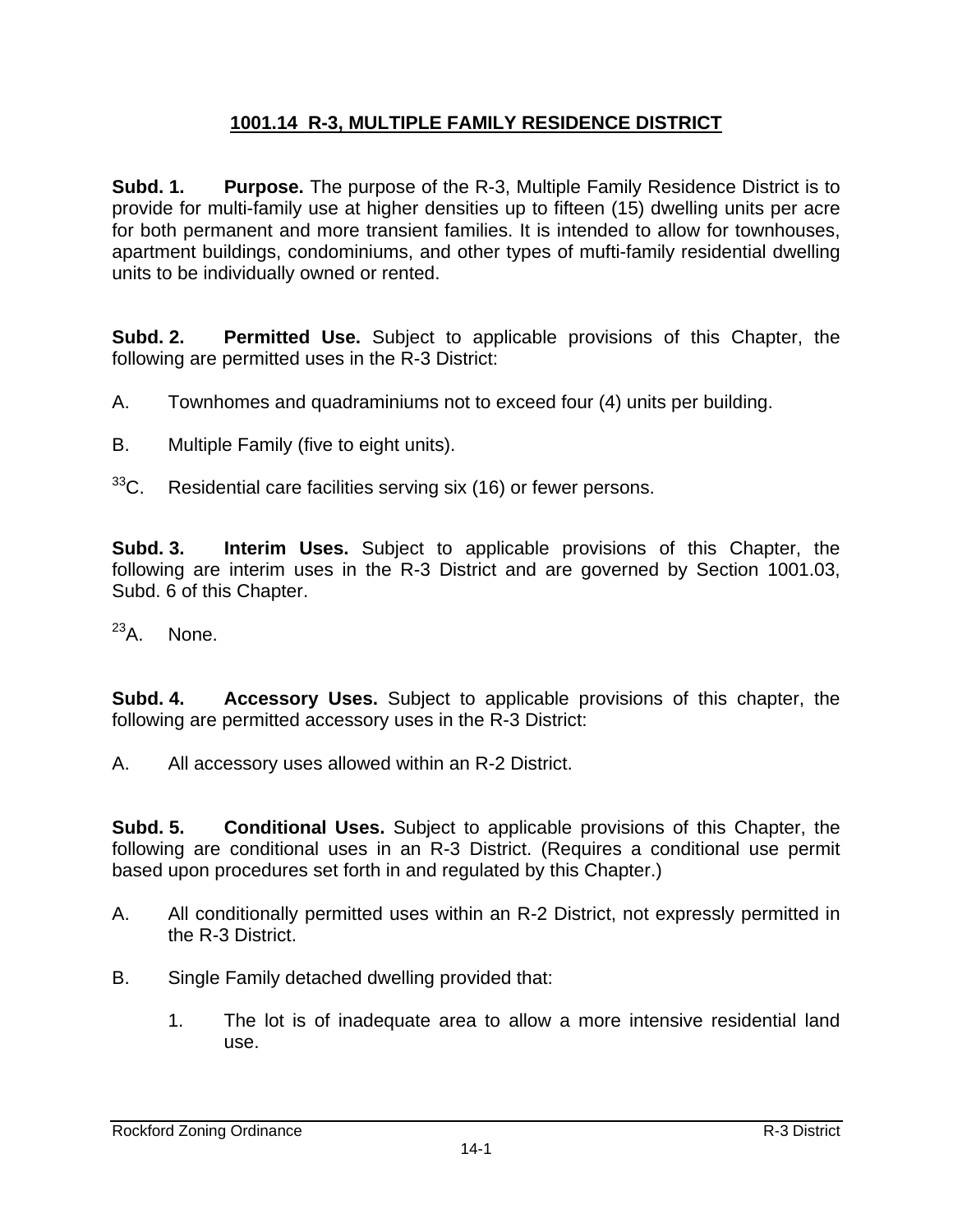- 2. The provisions of Section 1001.03 of this Chapter are considered and determined to be satisfied.
- C. Multiple Family Dwelling (nine units or more) provided that:
	- 1. When abutting a single family residential district, the property is screened and landscaped in compliance with Section 1001.09 of this Chapter.
	- 2. The provisions of Section 1001.03 of this Chapter are considered and determined to be satisfied.

**Subd. 6. Lot Area and Setback Requirements.** The following minimum requirements shall be observed in an R-3 District subject to additional requirements, exceptions and modifications set forth in this Chapter.

- A. Lot Area Requirements.
	- 1. Lot Area:
		- a. Single Family: Not less than eight thousand seven hundred (8,700) square feet.
		- b. Two Family: Not less than six thousand two hundred (6,200) square feet.
		- c. Over Two Family: Not less than four thousand (4,000) square feet.
		- d. Other Uses: Not less than three (3) acres.
		- e. Minimum total lot area for more than two (2) units per structure: Not less than one (1) acre.
	- 2. Lot Width:
		- a. Single Family: Not less than ninety (90) feet.
		- b. Two Family: Not less than one hundred (100) feet.
		- c. Over Two Family: Not less than one hundred thirty (130) feet.
		- d. Other Uses: Not less than two hundred (200) feet.
	- 3. Lot Depth:
		- a. Single Family: Not less than one hundred twenty (120) feet.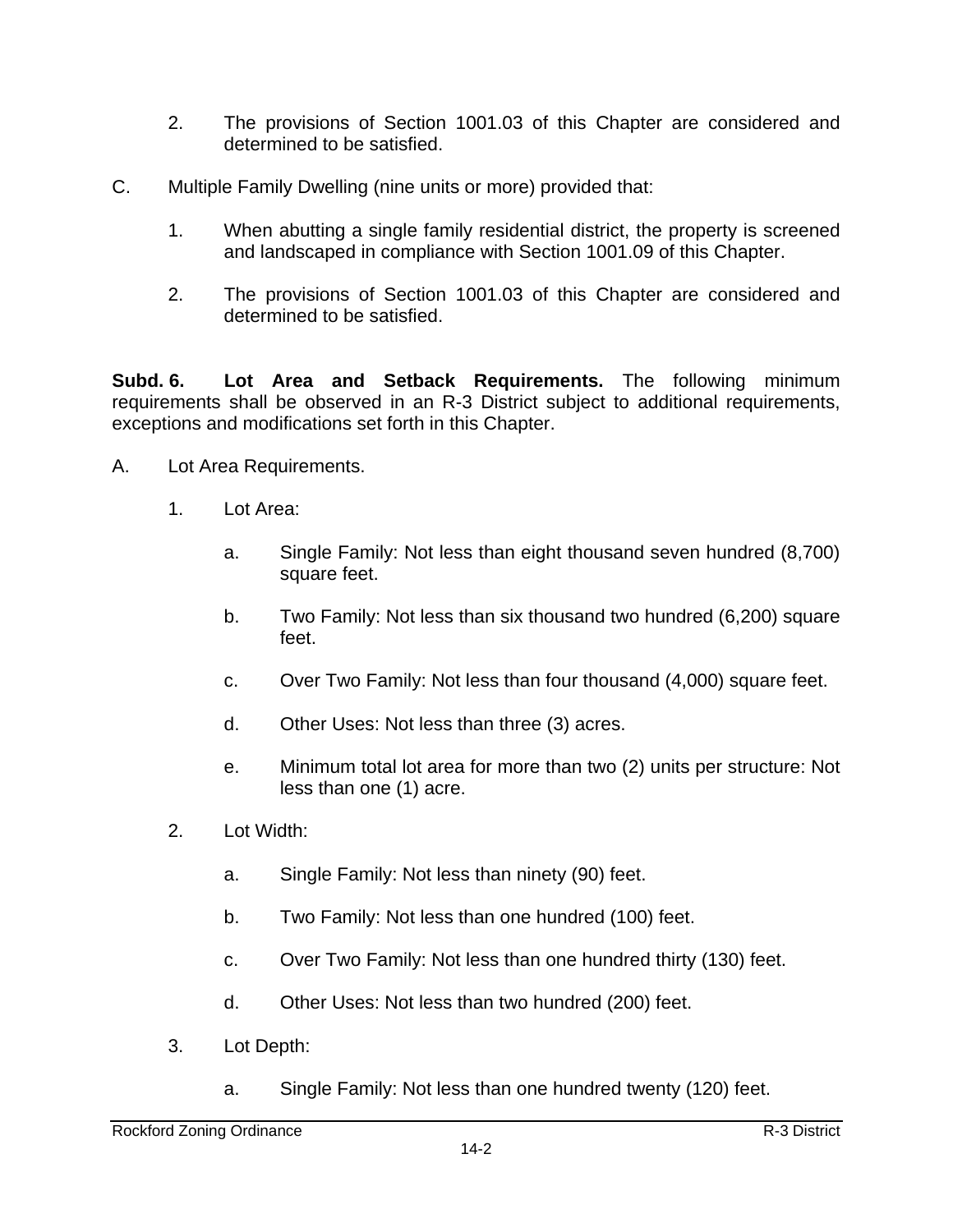- b. Two Family: Not less than one hundred twenty (120) feet.
- c. Over Two Family: Not less than one hundred thirty (130) feet.
- d. Other Uses: Not less than two hundred (200) feet.
- B. Principal Structure Setback Requirements.
	- 1. Front Yard:
		- a. Dwellings abutting, an Arterial Street: Not less than fifty (50) feet.
		- b. One or Two Family: Not less than thirty five (35) feet.
		- c. Over Two Family: Not less than fifty (50) feet.
		- d. Other Uses: Not less than fifty (50) feet.
	- 2. Side Yard:
		- a. One or Two Family: Not less than ten (10) feet.
		- b. Over Two Family: Not less than fifteen (15) feet.
		- c. Other Uses abutting residences: Not less than fifty (50) feet.
		- d. Other Uses: Not less than thirty (30) feet.
		- e. Detached accessory uses: Not less than ten (10) feet.
		- f. Attached accessory uses: Not less than ten (10) feet.
	- 3. Rear Yard:
		- a. One or Two Family: Not less than fifteen (15) feet.
		- b. Over Two Family: Not less than twenty (20) feet.
		- c. Other Uses abutting residences: Not less than fifty (50) feet.
		- d. Other Uses: Not less than thirty (30) feet.
		- e. Detached accessory uses: Not less than fifteen (15) feet.
		- f. Abutting an Arterial Street: Not less than fifty (50) feet.